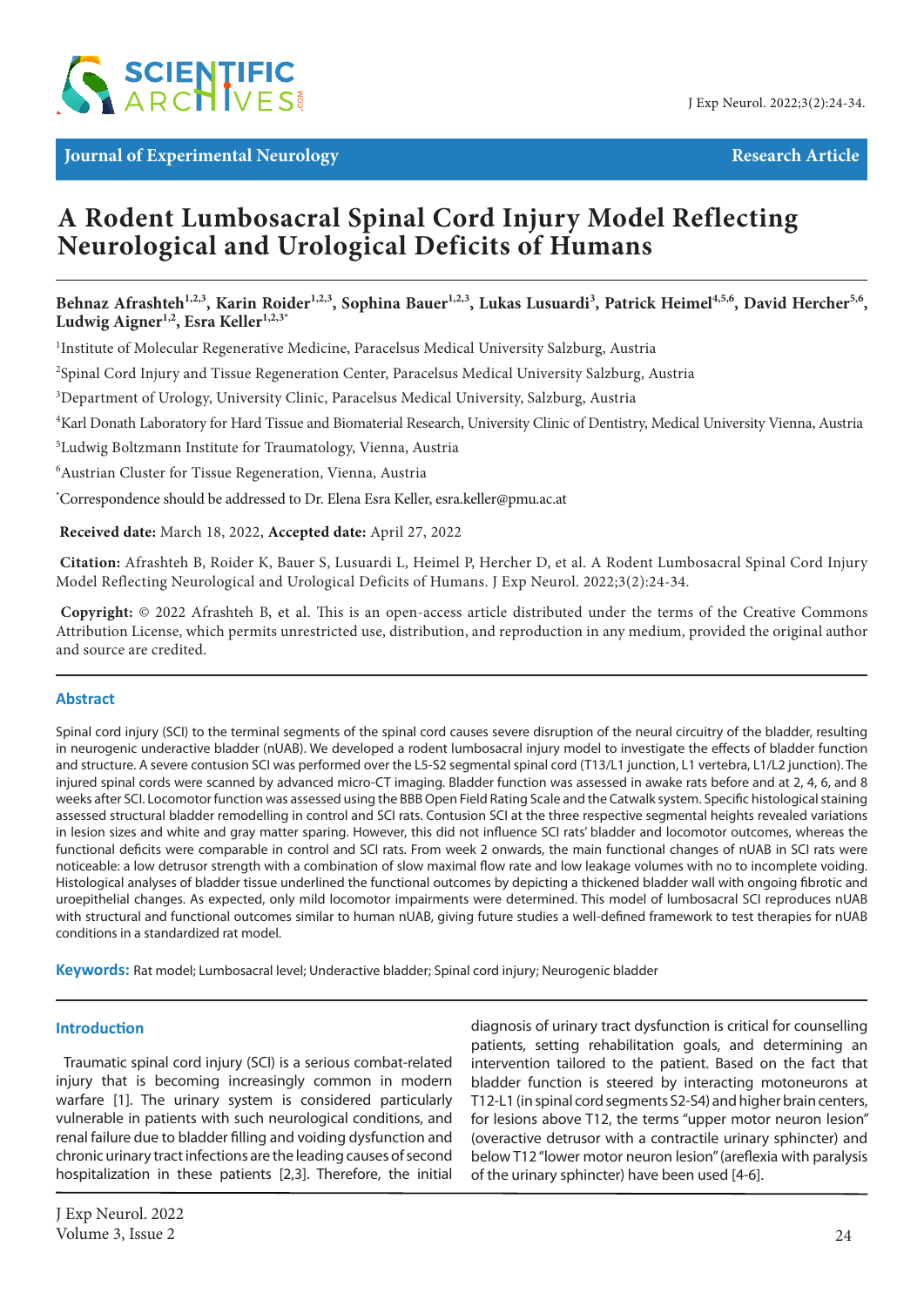In the case of damage below the T12 spine, some or all of the nerves in this region are affected, depending on the type of lesion. If all nerve roots are affected, there will be an acontractile detrusor and sphincter. However, because the spinal cord terminates at approximately L2, a lesion at the thoracolumbar junction and at the L1 spine would result in different clinical features [7,8].

Interestingly, however, in recent studies reporting on the development of new models of SCI at the lumbar level in rodents by peripheral nerve crush [7], ventral root avulsion (VRA) [9] and lumbar canal stenosis (LCS) [10], unlike the denervated EUS muscle that becomes flaccid [11], the bladder may maintain reinnervation with improvement in voiding efficiency. This is in contrast to the situation in humans, because most of SCIs at this level are incomplete and caused by fractures with permanent damage to the bladder reflex segment in the spinal cord.

Accordingly, the present study aimed to directly assess whether there were differences in bladder dysfunction following contusive SCI at T13/L1 junction, L1 vertebral level and L1/L2 junction in a rat model. We report here that histologically all different lesions at segments L5-S2 produced severe changes in the structure and function of the bladder, whereas the locomotor function was mildly impaired.

# **Materials and Methods**

# **Animals and study protocol**

A total of 20 adults (190–230 g) female Lewis rats (strain LEV/ Crl, Charles River) were studied. Rats were group- housed at controlled temperature, humidity, and light cycle. All experimental procedures conformed with the Austrian Law on the Protection of Animals. The animals were divided into two groups: neurologically intact rats (intact group,  $n = 4$ ) and SCI group with severe contusion at T13/L1 junction (SCI,  $n = 4$ ), L1 vertebral level (SCI, N=4) and L1/L2 junction (SCI, n=4). Due to a technical error, four animals received an injury not in the interest areas. We have excluded data from these animals due to the outlier status.

# **Surgical procedures**

**Catheter implantation:** For a detailed implantation protocol, please refer to the following publications [12,13].

In brief, under general anaesthesia (medetomidine hydrochloride (Narcostart 1 mg/ml), midazolam (5 mg/ ml) and Fentanyl-Janssen (0.1 mg/ml), based on the body weight of the individual animal), a PE-50 bladder catheter was implanted via the bladder dome into the bladder. The bladder catheter was tunnelled subcutaneously and exteriorized at the level of the scapulae. Analgesic and antibiotic coverage (Metacam 0.05 mg/kg and Baytril 5 mg/kg) were administered for five post-surgical days.

**Spinal cord injury:** In general anaesthesia (details, see above) a standard laminectomy was performed at the T13/L1 level. An IH-0400 infinite horizon impactor (Precision Systems & Instrumentation, Fairfax Station, VA) was used to apply a dorsal-ventral impact with a force of 300 kDyne. Analgesic and antibiotic coverage was given as outlined above. Follow up period post SCI was 8 weeks.

# **Functional analysis**

**Evaluation of bladder function:** Awake urodynamic was done as described in detail elsewhere [12,13] once prior to SCI and after that weekly. Room-temperature warm saline solution was instilled via the catheter line into the bladder at a speed of 120 µl/min. The intravesical pressure (Pves) and voided volume (VV) events were recorded for 60 minutes at a sampling rate of 60 Hz using pressure and force transducer, respectively (World Precision Instruments. Sarasota, FL). Cystometric data were acquired and analysed using catamount software (Med Associates, CAT-CYT-M).

**Evaluation of locomotor behaviors:** Two conditionblind observers evaluated Open-field locomotion before surgery; and at 1, 16, 29, 43, and 55 d post-surgery using the 21-point BBB locomotion scale [14]. Gait analyses of voluntary locomotion were performed using the Catwalk XT system for rats with BBB scores of 11 or higher. Every session consisted of six good runs defined as transit across the recording window with a variation of the walking speed of less than 60%. Each paw was documented and compared using a nonparametric test for longitudinal data. Since the lesions are bilateral and ratio of left hind limb to right hind limb is 1, for comparison of the experimental groups, only the ratio of left hind limb post SCI to pre-SCI was measured for analyses. The parameters were print area, base of support and swing time.

# *In- vitro* **experiments**

**Tissue harvesting and assessments:** Eight weeks after SCI, the rats were deeply IV anesthetized via intraperitoneal injection of ketamine (273 mg/kg), Xylazine (7.1 mg/kg), and Acepromazine (0.625 mg/kg). They were transcardially perfused via the aorta with heparinized saline solution (slow steady drip (20 ml/min)) followed by ice-cold 4% paraformaldehyde solution (20 ml/min).

**Histological staining:** For histological analysis, the bladders were embedded in paraffin. The paraffin blocks were transversely cut into 10 µm serial sections and documented by a Slide Scanner (Leica SCN400) microscope. The contents of urothelial, connective, smooth muscle and vascular tissue by Masson-Goldner trichrome and collagen type I and III by Herovici staining were quantified by means of ImageJ analysis software (National Institutes of Health, Bethesda, MD, USA). For elastic fiber quality, Orcein stained sections, were documented by an Olympus CX23 microscope at 63x.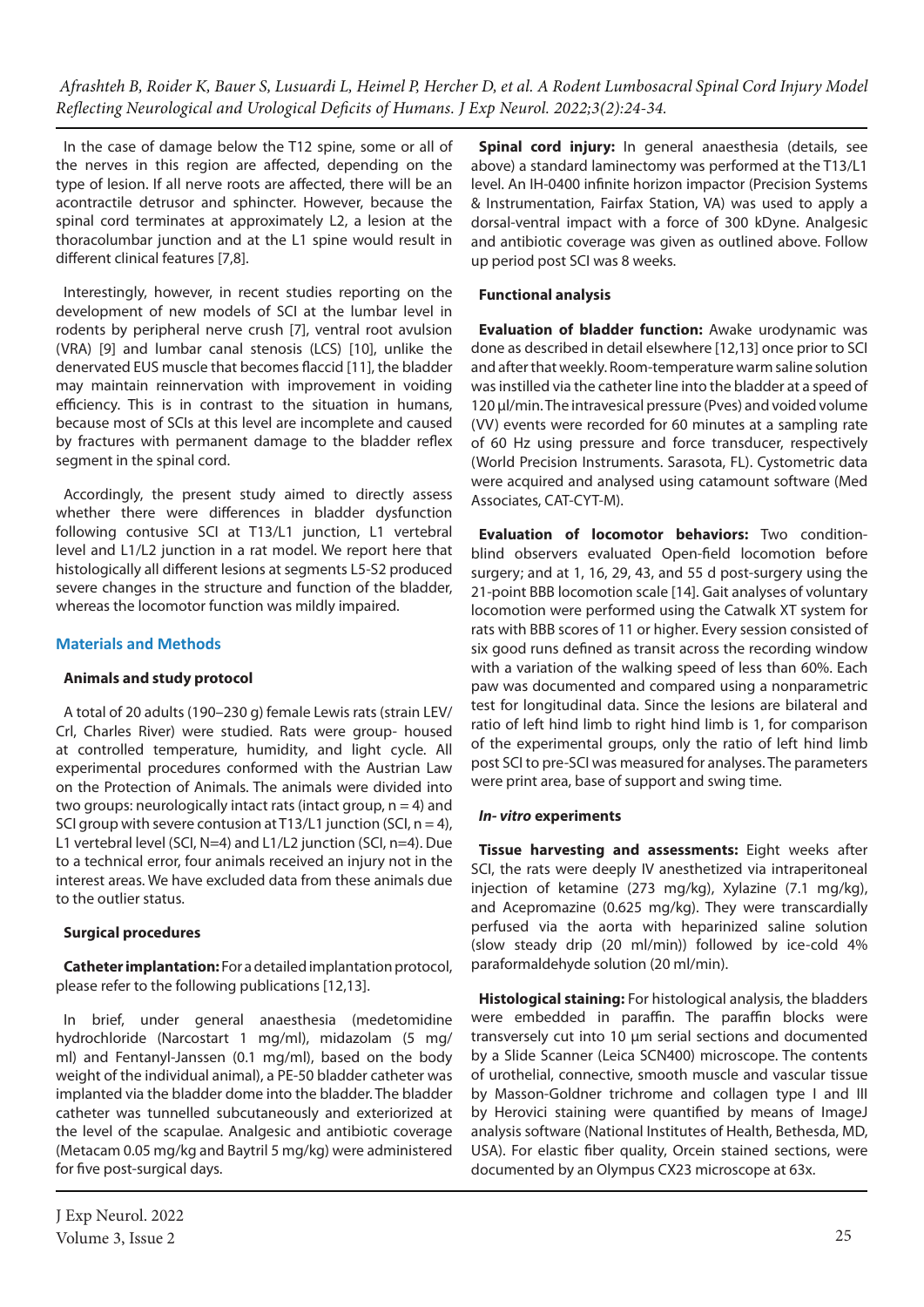**Contrast agent-enhanced µCT scan:** Following perfusion (see above), the excised spinal cords were stained by submersion in contrast agent Accupaque-350 (GE Healthcare, Munich, Germany) diluted 1:2 in PBS for 48 h and scanned in a SCANCO µCT 50. Spinal cords were mounted on 2\*4 mm strips of XPS board attached by gently wrapping  $\sim$  5 mm wide strips of parafilm gently around the spinal cords above and below the defect region. Scans were performed at 70 kVp with 85 µA using a 0.5 mm Al Filter. 1250 Projections/180° were integrated 2 times for 750 ms and averaged. The scans were reconstructed to an isotropic resolution of 6 µm. Approximately 16 mm of spinal length was scanned centered on the epicenter of the lesion. Volume of interest (VOI) was analyzed semi-automatically using Fiji (ImageJ v1.53a) [15] with a newly developed algorithm. The outer border of white matter, gray matter and damaged regions were manually marked using the ROI manager and interpolation. The cyst was segmented using a threshold adjusted to the density of the pure contrast agent in each image. The primary readout parameters remained white and gray matter compared to healthy reference, cyst size and cyst distribution.

# **Statistical analysis**

Standard tests were used to check the data of the individual urodynamic measurements (intravesical pressure, filling volume, bladder compliance and micturition behavior) on the normal distribution and variance homogeneity. For timecourse data, a repeated measures two-way ANOVA was used. In addition, a parametric unpaired one-way ANOVA and t-test were used for data analyzed at a single time point which provided the statistically significant differences between the parameters before and after SCI. Standard software packages (e.g. GraphPad Prism 9) were used for the calculations. Data were significant when p<0.05. Data were plotted as the mean ± SEM.

# **Results**

#### **The spinal cord lesion areas were characterized by Micro CT scanning**

In a first step, by using an advanced μCT imaging, we determined (i) the location, size and severity of the lesions, and (ii) the sparing of white and gray matter at the epicenter, 8 weeks post-SCI. The SCI rats were classified into three distinct groups according to the neuropathological damage from vertebral levels. Group A included SCI at the thoracolumbar junction with a segmental lesion area ranging from mid L5 to mid L6 and bilateral dorsoventrally epicenter damage, (group B) vertebral L1 with segmental lesion area ranging from mid L6 to mid S1 and bilateral dorsal and unilateral ventral, and (group C) L1/L2 junction with segmental lesion area stretching from the beginning S1 to one third S2 and bilateral dorsoventrally epicenter damage (Figure 1A, b). Lesion length, lesion volume, cyst volume and spared white and gray matter



Ventral; D: Dorsal; E: Epicenter.

J Exp Neurol. 2022 Volume 3, Issue 2  $26$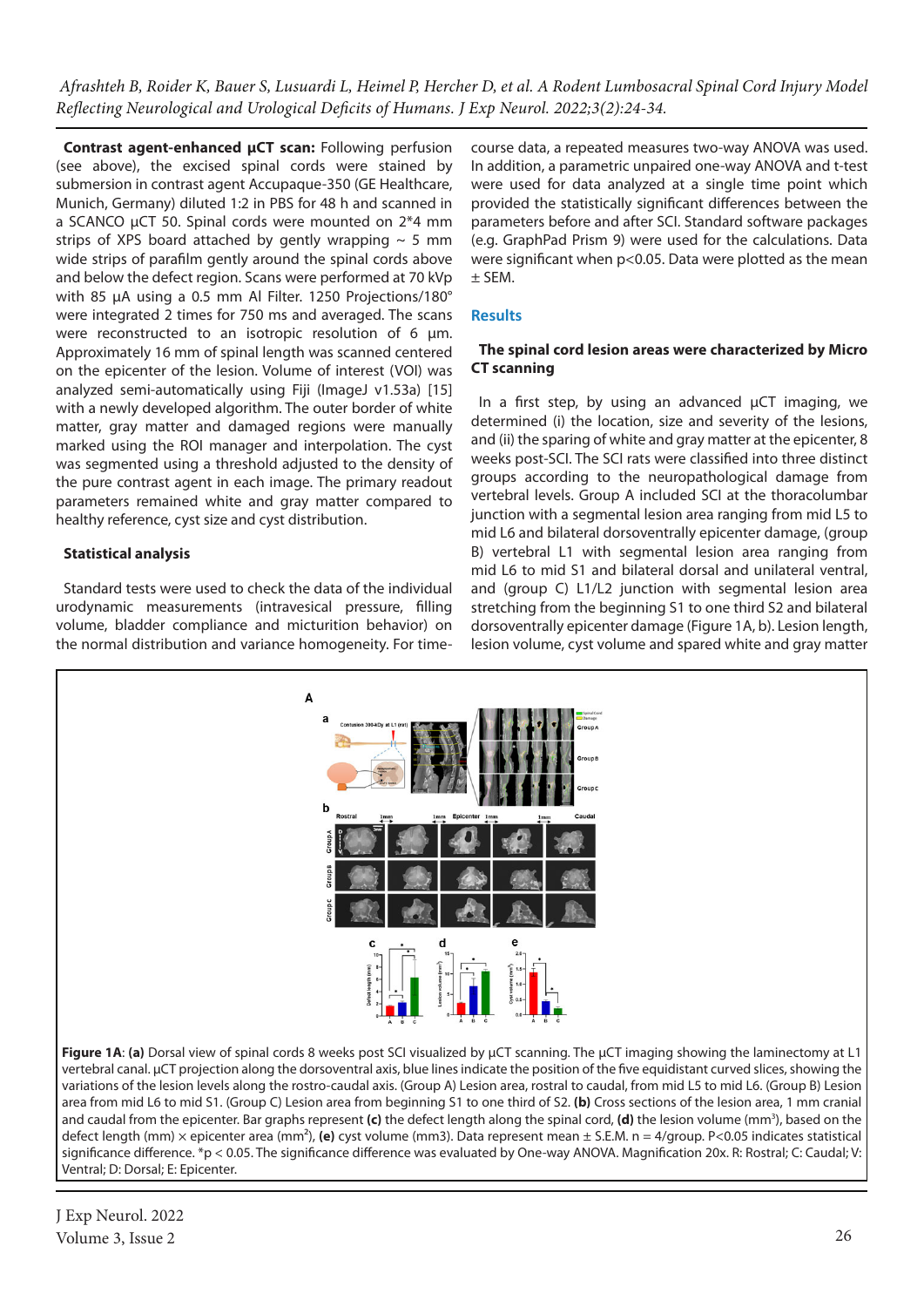

Figure 1B: Areas of spinal cord damage produced by lumbosacral contusion SCI. Group A: Destruction of T13/L1 junction. Group B: Destruction of L1 and surrounding lumbar roots. Group C: Destruction of L1/L2 junction with peripheral nerves.

| <b>Table 1:</b> Values of interest in the lesion area. |                 |                                                                                   |                  |                          |  |  |  |  |
|--------------------------------------------------------|-----------------|-----------------------------------------------------------------------------------|------------------|--------------------------|--|--|--|--|
| <b>Parameter</b>                                       | <b>Group A</b>  | <b>Group B</b>                                                                    | <b>Group C</b>   | <b>P-Value</b>           |  |  |  |  |
| Defect length (mm)                                     | $1.65 \pm 0.09$ | $2.24 \pm 0.23$                                                                   | $6.3 \pm 2.88$   | 0.1499                   |  |  |  |  |
| Lesion volume (mm <sup>3</sup> )                       | $2.94 \pm 0.14$ | 7±1.93                                                                            | $10.66 \pm 0.44$ | 0.0771                   |  |  |  |  |
| Cyst volume (mm <sup>3</sup> )                         | $1.4 \pm 0.12$  | $0.45 \pm 0.03$                                                                   | $0.22 \pm 0.04$  | 0.0036                   |  |  |  |  |
| <b>Sham White Matter (%)</b>                           | $69.27 \pm 2.7$ | $64.25 \pm 0.14$                                                                  | $65.22 \pm 5.1$  | 0.5505                   |  |  |  |  |
| Minimum White Matter (%)                               | $6.35 \pm 1.62$ | $4.79 \pm 0.02$                                                                   | $\Omega$         | 0.0025                   |  |  |  |  |
| <b>Sham Gray Matter (%)</b>                            | $30.73 \pm 2.7$ | $35.7 \pm 0.18$                                                                   | $34.78 \pm 5.1$  | 0.5567                   |  |  |  |  |
| Minimum Gray Matter (%)                                | 0.31            | $\Omega$                                                                          | $\Omega$         | $\overline{\phantom{0}}$ |  |  |  |  |
| <b>Sham White Matter</b>                               |                 | Spared White matter at the same level of epicenter in lesion area in sham         |                  |                          |  |  |  |  |
| <b>Sham Gray Matter</b>                                |                 | Spared Gray matter at the same level of epicenter in lesion area in sham          |                  |                          |  |  |  |  |
| <b>Minimum White Matter</b>                            |                 | Spared White Matter at epicenter of lesion area (least percentage of Gray Matter) |                  |                          |  |  |  |  |
| <b>Minimum Gray Matter</b>                             |                 | Spared Gray Matter at epicenter of lesion area (least percentage of Gray Matter)  |                  |                          |  |  |  |  |

n=4/group. Values are presented as mean ± SEM. P< 0.05 indicates statistical significance difference. P-value represents the significance difference among SCI group means (Two-way ANOVA).

are shown in graphs b-c and Table 1. The lesion pattern from rostral to caudal showed continual increases in defect length and lesion volume (Figures 1A, c-d). Cystic cavities surrounded by rims of anatomically preserved white matter were observed in all three groups, with group B depicting the largest cysts (average amount: $1,4$  mm<sup>3</sup>, Figure 1, A e).

#### **Lumbosacral SCI caused detrusor underactivity with high compliance**

Bladder function was evaluated by awake repetitive measurements healthy and SCI rats. Table 2 shows the influence of lumbosacral SCI on defined urodynamic parameters. Most striking was that in all recordings functional deficits were identical, irrespective of the injury group and severity. Lumbosacral SCI resulted in significant reductions in maximum intravesical pressures (Figure 2b). While mean maximum intravesical pressure ranged 38,1  $\pm$  6,28 cmH<sub>2</sub>O pre SCI, it continuously dropped to average  $12,04 \pm 1,69$  cmH<sub>2</sub>O at 8 weeks post-SCI (Figure 2c). Threshold pressure to trigger micturition pre-SCI was  $14,93 \pm 2,97$  cmH<sub>2</sub>O and pointedly decreased after SCI (Figure 2e). Present low leaking volumes post SCI are shown in Figure 2d. Low intravesical pressures and leaking volumes led to high post-void residuals (PVR) and poor bladder leaking flow rate post SCI (Table 2). Bladder intravoid intervals (end of previous micturition until threshold pressure) showed significant interval time decreases post SCI (Table 2). Bladder capacity was evaluated by weighting expressed urine at morning care and at the end of each awake cystometry showed significant volume decreases at morning care and increases after cystometry (Figure 2f) (Table 2). Altogether, the data revealed that bladder capacity was increased after lumbosacral SCI, but showed no obstruction based on the expressed urine at the morning care.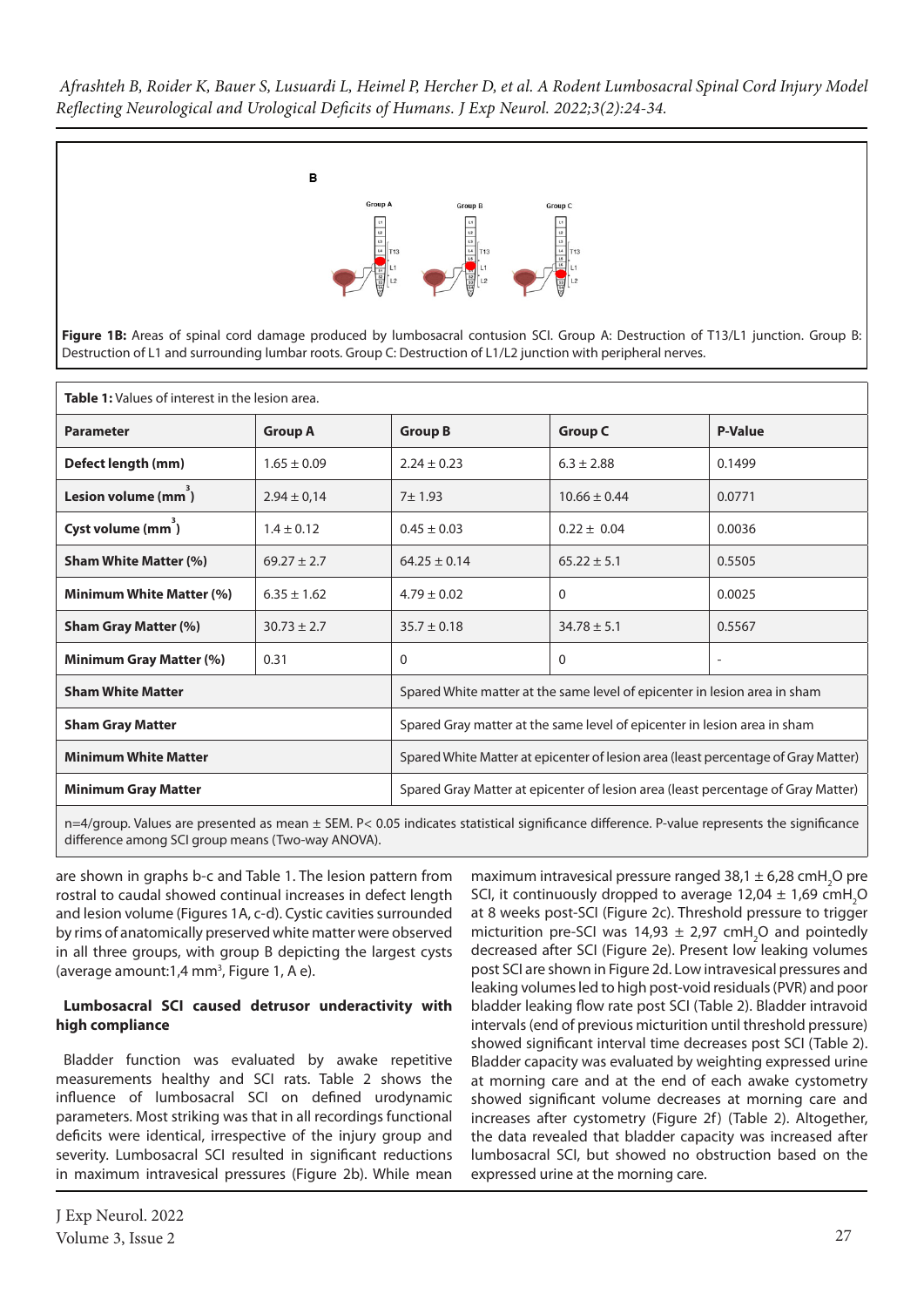*Afrashteh B, Roider K, Bauer S, Lusuardi L, Heimel P, Hercher D, et al. A Rodent Lumbosacral Spinal Cord Injury Model Reflecting Neurological and Urological Deficits of Humans. J Exp Neurol. 2022;3(2):24-34.*

| <b>Table 2:</b> Urodynamic data of SCI rats before and 8 WPI in SCI rats. |                   |                                 |                                |                                 |                |  |  |  |  |  |
|---------------------------------------------------------------------------|-------------------|---------------------------------|--------------------------------|---------------------------------|----------------|--|--|--|--|--|
| <b>Parameter</b>                                                          | <b>PRI</b>        | <b>Group A</b>                  | <b>Group B</b>                 | <b>Group C</b>                  | <b>P-Value</b> |  |  |  |  |  |
| Maximum intravesical pressure (cmH O)                                     | $38.1 \pm 6.28$   | $14.5 \pm 2.98$ <sup>**</sup>   | $11.8 \pm 1.5$ **              | $10.37 \pm 1.64$ <sup>**</sup>  | 0.2842         |  |  |  |  |  |
| Intravesical pressure threshold (cmH O)                                   | $14.93 \pm 2.97$  | $5.5 \pm 0.5$ **                | $7.63 \pm 1.02^*$              | $6.2 \pm 0.85^*$                | 0.0975         |  |  |  |  |  |
| Voided volume (ml)                                                        | $0.44 \pm 0.06$   | $0.14 \pm 0.01$ <sup>**</sup>   | $0.18 \pm 0.05^*$              | $0.12 \pm 0.03$ **              | 0.2919         |  |  |  |  |  |
| Intravoid interval (s)                                                    | $200.5 \pm 39.83$ | $62 \pm 13$ <sup>*</sup>        | $54.62 \pm 12.62^*$            | $62.25 \pm 16.75$               | 0.5603         |  |  |  |  |  |
| Flow/leaking rate (ml/s)                                                  | $0.025 \pm 0.003$ | $0.006 \pm 0.002$ <sup>**</sup> | $0.01 \pm 0.002$ <sup>**</sup> | $0.007 \pm 0.002$ <sup>**</sup> | 0.4104         |  |  |  |  |  |
| PVR (ml)                                                                  | $\mathbf 0$       | $2.12 \pm 0.097***$             | $3.11 \pm 1.15***$             | $3 \pm 0.69$ <sup>****</sup>    | 0.4707         |  |  |  |  |  |

n=4/group. Values are presented as mean ± SEM. P< 0.05 indicates statistical significance difference. P-value represents the significance difference among SCI group means. \*\*\*\* P<0.0001, \*\*\* P<0.0005, \*\* P<0.005, \*P<0.05. Statistical significance difference between the SCI vs PRI (Two-way ANOVA). PRI; pre-SCI, WPI; weeks post SCI, PRV; post-void residual urine.



**Figure 2:** Effects of spinal cord injury on bladder activity and urodynamic parameters. Recordings were obtained in the unanesthetized state. Representative maximum intravesical pressure and voided volume traces in rats **(a)** pre-SCI and **(b)** 8 weeks post SCI. Bar graphs represent the cytometric parameters from SCI rats at 2, 4, 6 and 8 weeks post SCI in comparison to levels pre SCI. Parameters: **(c)** Maximum intravesical pressure, **(d)** Voided volume, **(e)** Intravesical pressure threshold, and **(f)** Weight of urine after bladder expression in the morning. Data represent mean ± S.E.M. n = 4/group. P<0.05 indicates statistical significance difference. \*p<0.05, \*\*\*p<0.01, \*\*\*p<0.005, \*\*\*\*p<0.0001. Two-way ANOVA with geisser greenhaus correction was applied to evaluate the significance difference between the SCI groups vs PRI data in each time point. SCI: Spinal Cord Injury; PRI: Pre SCI; WPI: Weeks Post SCI.

# **Lumbosacral SCI led to a mild locomotor function impairment**

Locomotor function was measured by open-field locomotor BBB score and Multivariate gait analysis at different time points pre and post SCI. No irregularities were seen pre SCI. On day 1 post SCI, all rats exhibited a locomotor dysfunction with consistent BBB scores of 8.7±1.0 (Figure 3a). Locomotion

steadily improved thereafter and plateaued at averaged scores of 14 around 2 weeks post-SCI. By two weeks post-SCI, all SCI animals achieved weight-supported stepping with hind-limbs and forelimbs (BBB scores above 11) and were able to complete Catwalk analysis. Multivariate gait analysis performed weekly started at two weeks post-SCI and included static parameters to determine changes in the placement and positioning of the paws and limbs. To objectively quantify the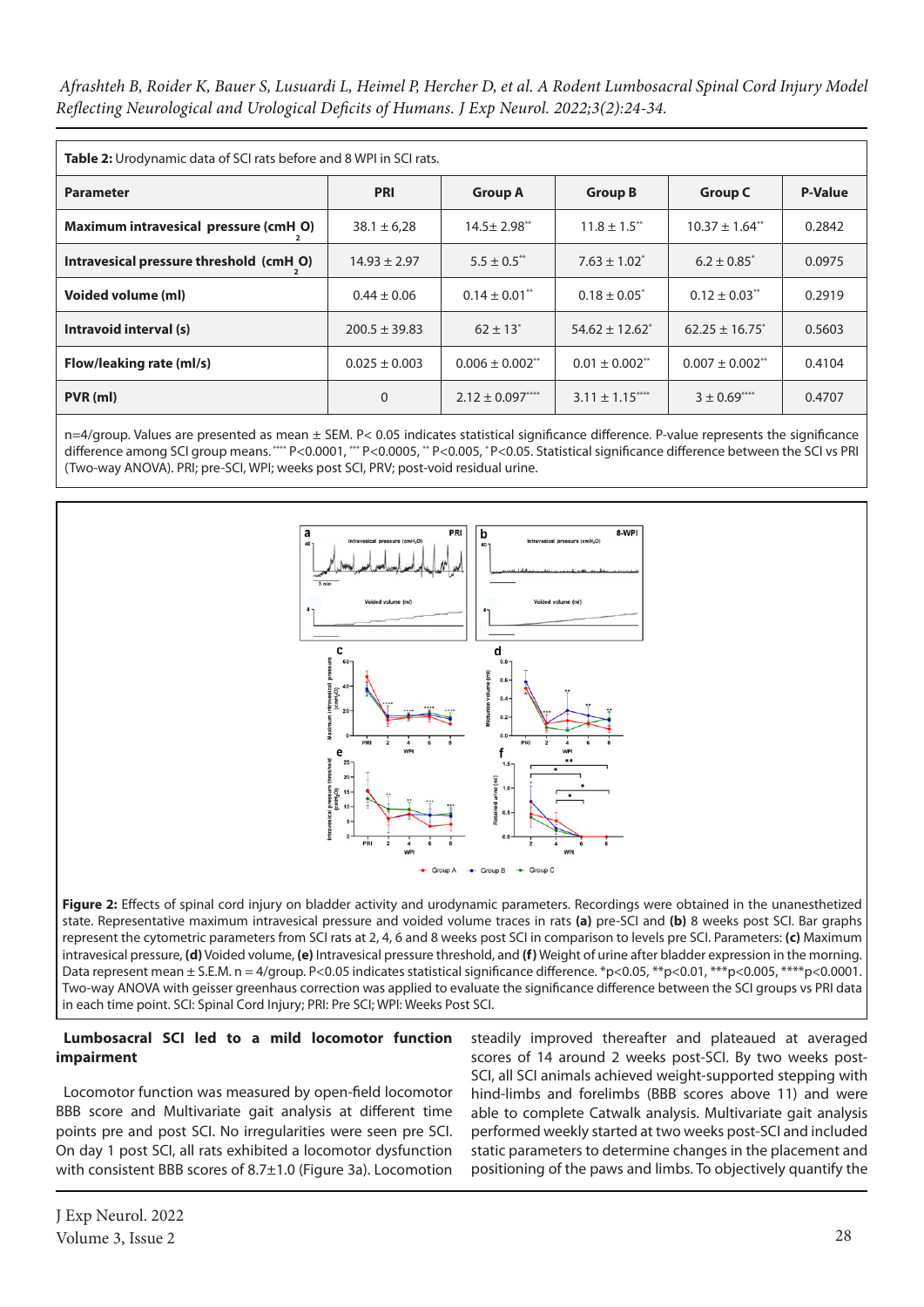

locomotor capacity in intact and SCI rats, the most reliable and common parameters were measured [16], including print area (Figure 3b), base of support (BOS) (Figure 3c) and swing time (Figure 3d) in the hind limbs. The results showed a mild hind limb dysfunction in all SCI animals. All assessed parameters showed a subsequent continuous recovery until 8-week post-SCI. Altogether, mild locomotor function impairment was seen in all injured rats post lumbosacral SCI, irrespective of lesion type and severity.

# **Underactive bladder underwent severe atrophy after lumbosacral injury**

The region of interest for the histological analysis was the central bladder body. Detailed results of the histological staining are provided in Table 3 and apply again to all SCI rats, irrespective of injury type and severity.

Masson's Goldner trichrome staining to analyze structural bladder wall preservation (Figure 4A) depicted thickened bladder walls post SCI with averaging 2-fold increases (Figure 4A, a), urothelial thickness increases (Figure 4A, b) and decreased amounts of detrusor muscle (Figure 4A, c). Lumbosacral SCI also led to an increase collagen content, decreasing the ratio of type I to type III (Herovici staining, Figure 4B, a-b) (see Table 3). Further remodelling post SCI was seen in the changes in elastic fiber properties in the ECM. Elastic fibers were thinner and reduced in numbers, demonstrating a reduction in the elasticity in the bladder of SCI rats (Figure 4B arrows).

| Table 3: Bladder histology data of control and SCI rats. |                  |                                 |                      |                              |         |  |  |  |
|----------------------------------------------------------|------------------|---------------------------------|----------------------|------------------------------|---------|--|--|--|
| <b>Parameter</b>                                         | Control          | <b>Group A</b>                  | <b>Group B</b>       | <b>Group C</b>               | P value |  |  |  |
| Bladder tickness (µm)                                    | $1073 \pm 10.89$ | $2039 \pm 117.7***$             | $1852 \pm 121.7***$  | $1823 \pm 193.4$ **          | 0.6144  |  |  |  |
| Urothelium tickness (µm)                                 | $25.22 \pm 3.25$ | $65.84 \pm 10.69$ <sup>**</sup> | $54.63 \pm 9.4^{2*}$ | $58.2 \pm 8.73$ <sup>*</sup> | 0.9460  |  |  |  |
| % MT                                                     | $51.65 \pm 5.33$ | $44.09 \pm 5.12$                | $41.12 \pm 2.10$     | $34.34 \pm 2.46^*$           | 0.1908  |  |  |  |
| <b>CT/MT</b>                                             | $1.11 \pm 0.09$  | $1.56 \pm 0.30$                 | $1.28 \pm 0.07$      | $1.63 \pm 0.12^*$            | 0.5091  |  |  |  |
| <b>Collagen III/I</b>                                    | $0.69 \pm 0.06$  | $1.26 \pm 0.16^*$               | $1.25 \pm 0.08^*$    | $0.94 \pm 0.03^*$            | 0.1112  |  |  |  |

n=4/group. Values are presented as mean ± SEM. P< 0.05 indicates statistical significance difference. P-value represents the significance difference among SCI group means. \*\*\* P<0.0005, \*\* P<0.005, \*P<0.05. Statistical significance difference between the SCI vs PRI (Two-way ANOVA). SCI; spinal cord injury, MT; muscle tissue, CT; connective tissue.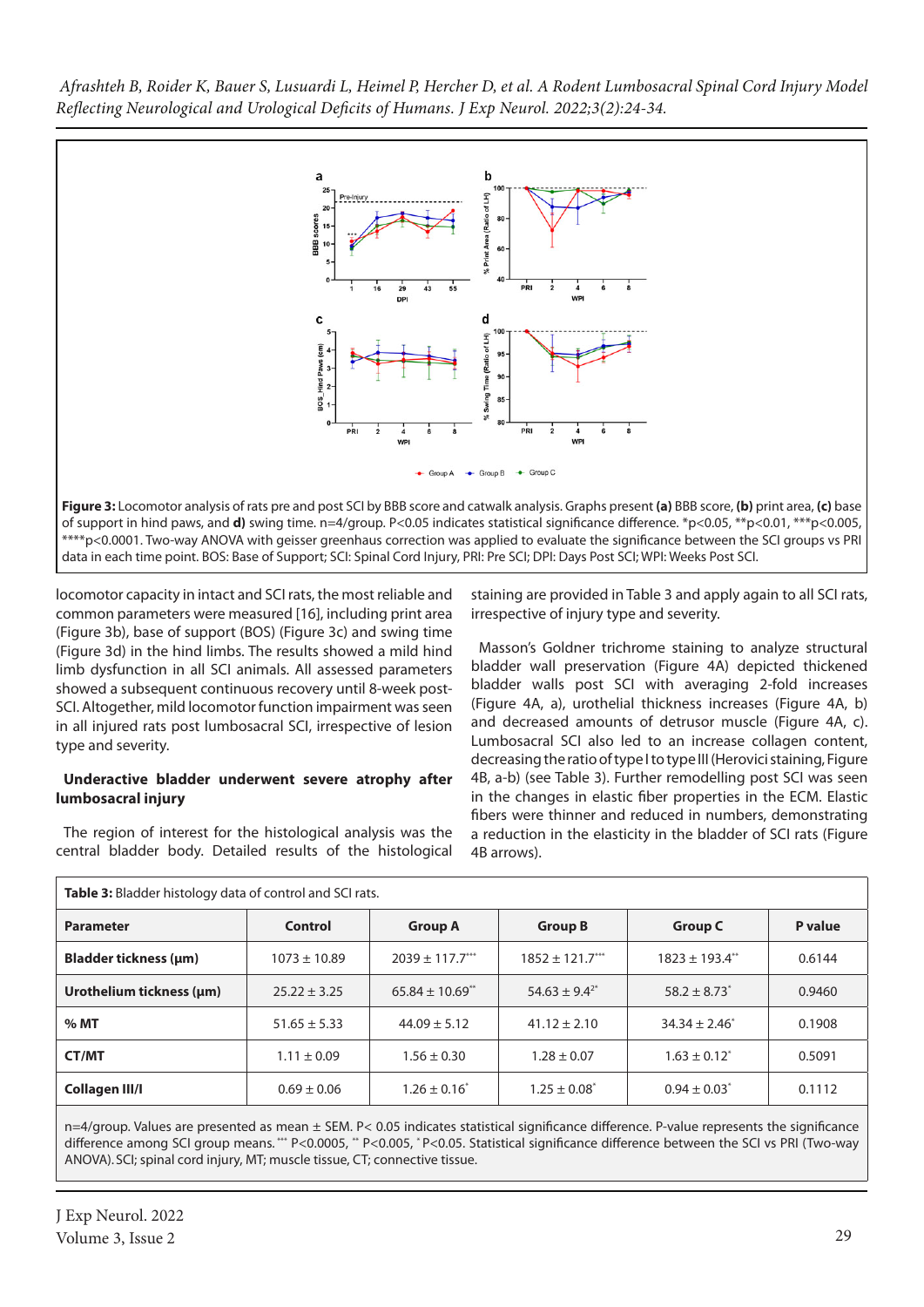



\*p<0.05, \*\*p<0.01, \*\*\*p<0.005, \*\*\*\*p<0.0001 (Two-way ANOVA). SCI: Spinal Cord Injury; UT: Urothelium Tissue; CT: Connective Tissue; MT: Muscle Tissue; Coll-I: Collagen Type I; Coll-III: Collagen Type III; H&E: Hematoxylin and Eosin.

J Exp Neurol. 2022 Volume 3, Issue 2 30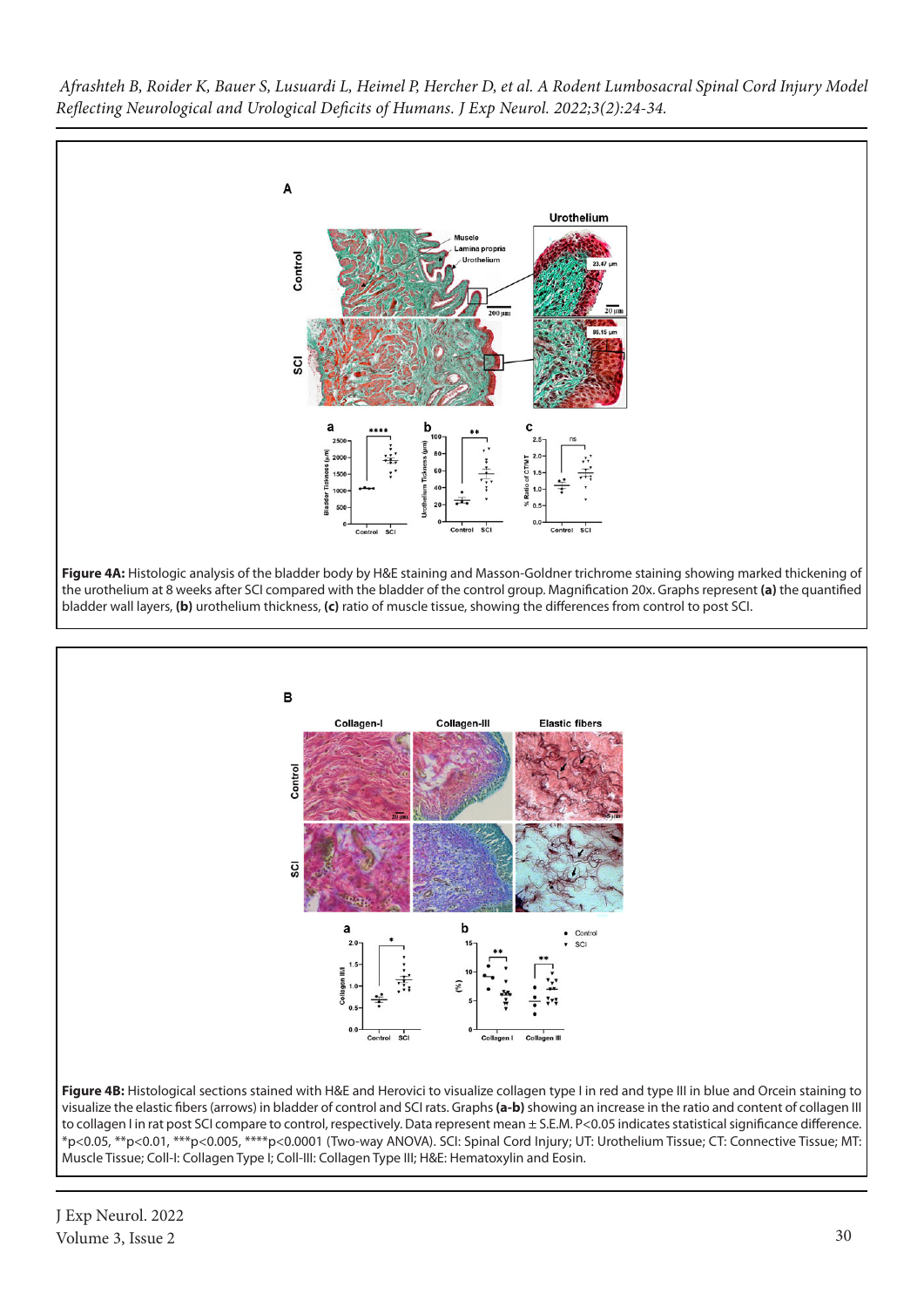# **Discussion**

In humans, the bladder reflex arc is located in S2-S4, the terminal segments of the adult spinal cord, and lies at the level of T12/L1 in most adults [17,18]. Clinically, bladder dysfunction after thoracolumbar SCIs may include loss of voluntary micturition, impaired urethral closure, and an areflexia bladder [19-21]. However, SCIs at the terminal segments of the spinal cord are complex, and the relative contribution of these lesions to the central and peripheral parts of the nervous system may vary from patient to patient. Therefore, it can be difficult to predict how limiting an injury may be given the different types of bladder dysfunction.

Since the animal models to study thoracolumbar injuries have been relatively sparse, in the present study, we investigated the bladder and locomotor functions following contusive SCI to the T13/L1junction, L1 vertebral level and L1/L2 junction with the L5 to S2 spinal cord segments in a rat model. These levels were selected to include primarily the L6 and S1 segments, which contain the preganglionic parasympathetic neurons innervating the detrusor muscle and the somatic motoneurons innervating the external urethral sphincter (EUS) [22,23].

High resolution µCT imaging of the injured spinal cords was performed, and lesion characteristics were analysed semiautomatically at the epicentral foci and also extended rostro-caudal. Based on the anatomy of lumbosacral spinal cord segments, the spinal cord in this area is cone-shaped and the size of the spinal segments becomes smaller in the region of the cauda equina. At that point, group A included thoracolumbar junction lesion that had the shortest defect length and volume. Group B included the L1 vertebral lesion had the largest cyst volume, and group C included L1/ L2 junction lesions and had the most caudal injuries with the longest defect lengths and volumes. Lesions at lumbar spine may spare a critical portion of white and gray matter containing axons and sensory and motoneurons located in the intermediate lateral and ventral horn of the respective segments, mediating bladder function. To know the functional deficits among the three groups with the varying lesion lengths and widths and degrees of white and gray matter sparing, bladder and motor outcomes were analyzed.

Since the type of resulting functional disturbance depends on the nature and extent of nerve injury, the urodynamic assessment among SCI rats with different lesion areas needs a careful examination. In the present rat model, a consistent functional deficit of the bladder was observed in the three different injury groups, although contusion resulted in varying damage to the parenchyma. Our cystometric data showed a significant decrease in bladder strength combined with low leaking volumes and high retained urine compared to data pre SCI. This is in line with clinical observations, where any lesion at the lumbosacral spine causes some degree

of voiding deficiency [24]. Based on the neural mechanism of micturition, low intravesical pressures, which indicates an hypocontractile detrusor, resulted most likely from the damage to parasympathetic efferent pathways in lumbosacral spinal cord. Moreover, the low volume of retained urine during morning bladder expression may indicate the damage to the motoneurons in Onuf's nucleus in the lumbosacral spinal cord that fosters neurogenic EUS closure [4,18]. The other finding of the urodynamic analysis was the high PVR without changes in bladder pressure indicating high compliances post SCI and can be associated with an increased bladder capacity in conditions such as underactive or flaccid bladder. The preservation of sympathetic neurons in L1-L2 spinal cord innervating the bladder neck may explain the paradoxical symptomatology of both leaking across the urethra and the inability to empty the bladder. Based on urodynamic finding, the disruption of bladder function is not due to differences in lesion size nor to sparing of different portions of white and gray matter at the lumbosacral level.

The lumbosacral spinal cord contains also critical motor centers, including the central pattern generator (CPG) and the tibial nerve innervating the gastrocnemius and gluteus maximus muscles [25]. The BBB score locomotor scale was used to define the consistency of injury outcomes among individual SCI rats. Previous studies have reported mild locomotor deficits and relatively little changes of the BBB locomotor scores after contusion injury at vertebral level T13 [26,27]. The BBB scores revealed similar mild impairments in trunk stability and coordination in our SCI rat collective, again similar findings for all lesion groups. The catwalk findings indicated that rats with lumbosacral lesions are able to walk with restrains in complete coordination and a disability of complete paw placement. However, this infirmity was almost totally recovered during eight weeks post SCI. The deficits in locomotor function were similar among all three injury groups. This mild locomotor deficit suggests some but not extensive sharing of neurons that control the two functional neural networks (locomotor and bladder motoneurons). The results obtained in this rat model reflect the deficits described in patients with lumbosacral SCI, who may experience some degree of function loss in the hips and legs but will most likely be able to walk [28]. In our animal model, several histological stainings were done to compare functional results to structural remodeling. Results showed an alteration in the urothelium of the bladder of all SCI rats. No significant difference in structural bladder changes were seen between the 3 distinct lesion groups. A significant increase in the bladder wall and urothelial thickness were seen in SCI rats. These findings are consistent with previous clinical observations that hypothesized that SCI and the resulting lack of trophic action on the urothelium might lead to a cascade of events involving urothelial proliferation, differentiation, and apoptosis [29- 31]. Mucosal denervation, cell adhesion molecules, secretory immunoglobulin (IgA), growth factors, nitric oxide synthase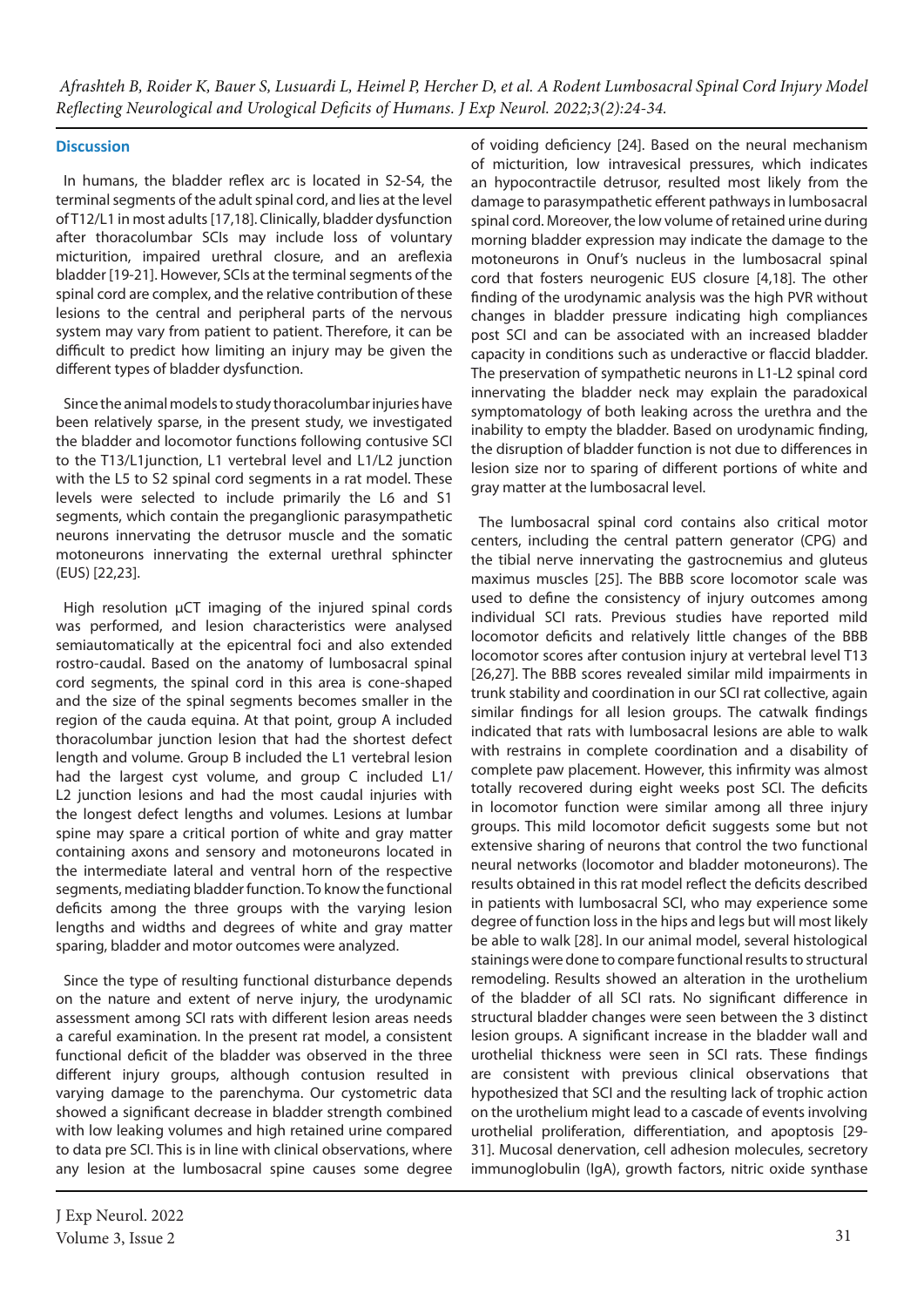(NOS), and cytokines could play a complex and interactive role in the development of the denervation-induced changes in urothelial structure and function; these cellular changes could eventually lead to increased susceptibility of the vesical urothelium to urinary tract infection, and the present animal model may be a suitable subject to determine the mechanisms.

Regarding the detrusor muscle layer, a decrease in the ratio of detrusor muscle layer to the whole bladder wall thickness and connective tissue amount was observed in SCI rats. Relevant to this alteration, neurogenic atrophy of detrusor muscle is described in chronic SCI patients [32]. In addition, to determine the increase in collagen contents of the rat SCI bladder, investigations of the correlations between collagen types III and I showed a dominance in collagen III in SCI rats. The modest amounts of collagen III were observed in the lamina propria, parallel to the urothelium. The linearized fibrils conformation of the collagen III in the submucosal area indicated more stress in this area, maybe due to the large postvoid residual volumes and/or acontractile bladder pathology. This would be accounted for the ability of the bladder to accommodate large changes in volume. Additionally, it has been shown that the low bladder pressure causes a loss of elasticity in the bladder tissue [33]. Also, the changes in elastic fibers by decreasing their number and length demonstrate nonreversible dilation of the acontractile bladder in SCI rats.

These findings align with the urodynamic finding of acontractile bladders with low intravesical pressures. Furthermore, our rat data matches clinical observations, where an increase in size of the acontractile bladder with a progressive structural remodeling, widened ECM with extensive collagen deposition, and axonal degeneration is described as the major features of neurogenic areflexia bladder [29,34].

# **Concluding Remarks**

All collected data and conclusions highlight the multifactorial nature of neurogenic bladder dysfunction (NBD) following lumbosacral SCI. This new rat model closely reproduced the main aspects of human NBD following lesions to conus medullaris or cauda equine and provided deep insight into the mechanisms underlying the pathogenesis of this complex condition. Finally, a standardized and well-described neurological animal model is available to test new strategies to tackle the NBD condition and may ultimately help to improve the quality of life of affected patients.

# **List of Abbreviations**

SCI: Spinal Cord Injury; NBD: Neurogenic Bladder Dysfunction; UAB: Underactive Bladder; EUS: External Urethral Sphincter; VRA: Ventral Root Avulsion; LCS: Lumbar Canal Stenosis; PVR: Post-Void Residuals; Pves: Intravesical Pressure; BBB: Basso, Beattie And Bresnahan; BOS: Base Of Support; CPG: Central Pattern Generator; LH: Left Hind; ECM: Extracellular Matrix; IgA: Secretory Immunoglobulin; NOS: Nitric Oxide Synthase.

# **Ethics Approval and Consent to Participate**

This animal study was approved by the Federal Ministry of the Republic of Austria, Section Education, Science and Research under the animal ethical approval number BMB WF-6C.019/0015-V/3b/2019.

# **Consent for Publication**

Not applicable.

# **Availability of Data and Materials**

The datasets used and/or analyzed during the current study are available from the corresponding author on reasonable request.

# **Competing Interests**

The authors declare that they have no competing interests.

# **Funding**

This work was supported by grants from the Paracelsus Medical University Forschungsförderungsfond (FFF) (R-19 / 03 / 119-AFR).

# **Authors' Contributions**

BA designed the study, conducted the animal work, analyzed and interpreted the urological data sets and was a major contributor in writing the manuscript. KR conducted the animal work, processed the tissues and performed histological/immunohistochemical analyses. SB was involved in the study design, interpretation of urological data, correlation to clinical settings and writing the manuscript. LL was involved in designing the study, analyzing the urological data and correlation to clinical settings. PH and DH analyzed and interpreted the  $\mu$ -CT data sets and contributed to writing the manuscript. LA was involved in the design, general data analysis and manuscript writing process. EK designed the study, contributed to the animal work and data generation and interpretation, and was a major contributor in writing the manuscript. All authors read and approved the final manuscript.

# **Acknowledgements**

The authors wish to thank Professor Sébastien Couillard-Després (Department of Experimental Neuroregeneration, Spinal Cord Injury and Tissue Regeneration Center Salzburg, Austria) for his valuable advice and Dr. Andrea Wagner and the Spinal Cord Injury and Tissue Regeneration Center Salzburg Core Facilities Imaging and Histology for excellent technical support.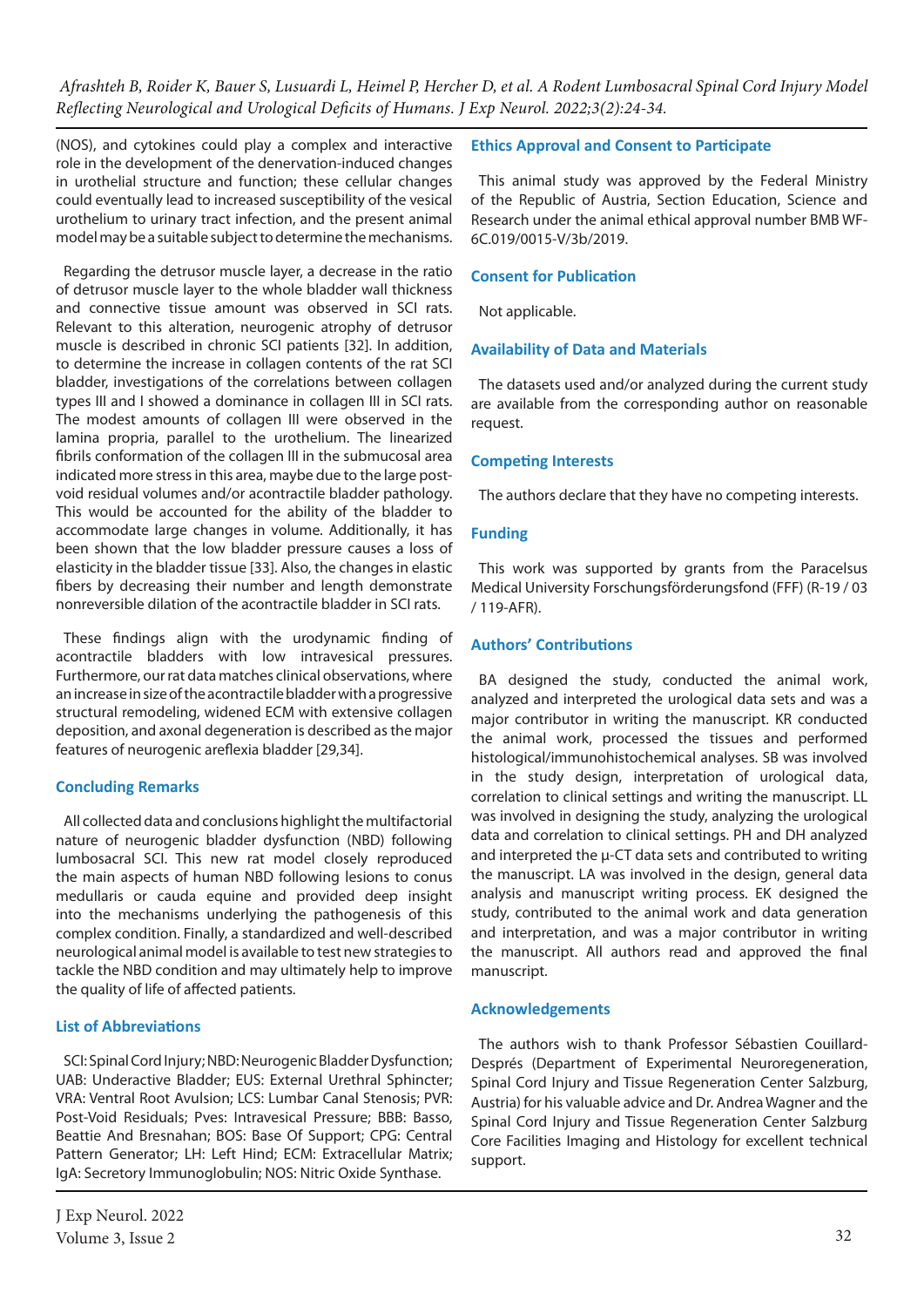#### **References**

1. Spinal cord injury facts and figures at a glance. 2014. J Spinal Cord Med, 37: 117-8.

2. Goetz LL, Cardenas DD, Kennelly M, Lee B, Linsenmeyer T, Moser C, et al. International spinal cord injury urinary tract infection basic data set. Spinal Cord. 2013 Sep;51(9):700-4.

3. Böthig R, Tiburtius C, Schöps W, Zellner M, Balzer O, Kowald B, et al. Urinary bladder cancer as a late sequela of traumatic spinal cord injury. Military Medical Research. 2021 Dec;8(1):29.

4. de Groat WC, Griffiths D, Yoshimura N. Neural control of the lower urinary tract. Comprehensive Physiology. 2015 Jan;5(1):327-96.

5. Blaivas JG. The neurophysiology of micturition: a clinical study of 550 patients. The Journal of Urology. 1982 May 1;127(5):958-63.

6. Perlow DL, Diokno AC. Predicting lower urinary tract dysfunctions in patients with spinal cord injury. Urology. 1981 Nov 1;18(5):531-5.

7. Weng YC, Chin SC, Wu YY, Kuo HC. Clinical, neuroimaging, and nerve conduction characteristics of spontaneous Conus Medullaris infarction. BMC Neurology. 2019 Dec;19(1):1-9.

8. Krucoff MO, Gramer R, Lott D, Kale E, Yadav AP, Abd-El-Barr MM, et al. Spinal cord stimulation and rehabilitation in an individual with chronic complete L1 paraplegia due to a conus medullaris injury: motor and functional outcomes at 18 months. Spinal Cord Series and Cases. 2020 Oct 16;6(1):1-9.

9. Chang HH, Havton LA. A ventral root avulsion injury model for neurogenic underactive bladder studies. Experimental Neurology. 2016 Nov 1;285:190-6.

10. Sekido N, Jyoraku A, Okada H, Wakamatsu D, Matsuya H, Nishiyama H. A novel animal model of underactive bladder: analysis of lower urinary tract function in a rat lumbar canal stenosis model. Neurourology and Urodynamics. 2012 Sep;31(7):1190-6.

11. Hannan JL, Powers SA, Wang VM, Castiglione F, Hedlund P, Bivalacqua TJ. Impaired contraction and decreased detrusor innervation in a female rat model of pelvic neuropraxia. International Urogynecology Journal. 2017 Jul;28(7):1049-56.

12. Schneider MP, Hughes FM, Engmann AK, Purves JT, Kasper H, Tedaldi M, Spruill LS, Gullo M, Schwab ME, Kessler TM. A novel urodynamic model for lower urinary tract assessment in awake rats. BJU International. 2015 Jan 18;115:8-15.

13. Foditsch EE, Roider K, Sartori AM, Kessler TM, Kayastha SR, Aigner L, et al. Cystometric and external urethral sphincter measurements in awake rats with implanted catheter and electrodes allowing for repeated measurements. JoVE (Journal of Visualized Experiments). 2018 Jan 30(131):e56506.

14. Basso DM, Beattie MS, Bresnahan JC. A sensitive and reliable locomotor rating scale for open field testing in rats. Journal of Neurotrauma. 1995 Feb;12(1):1-21.

15. Meijering EH, Niessen WJ, Viergever MA. Quantitative evaluation of convolution-based methods for medical image interpolation.

Medical Image Analysis. 2001 Jun 1;5(2):111-26.

16. Harrigan ME, Filous AR, Tosolini AP, Morris R, Schwab JM, Arnold WD. Assessing rat forelimb and hindlimb motor unit connectivity as objective and robust biomarkers of spinal motor neuron function. Scientific Reports. 2019 Nov 13;9(1):1-4.

17. Ganapathy MK, Reddy V, Tadi P. Neuroanatomy, spinal cord morphology. In: StatPearls. Florida: StatPearls Publishing. 2020.

18. Fowler CJ, Griffiths D, De Groat WC. The neural control of micturition. Nature Reviews Neuroscience. 2008 Jun;9(6):453-66.

19. Taylor III JA, Kuchel GA. Detrusor underactivity: clinical features and pathogenesis of an underdiagnosed geriatric condition. Journal of the American Geriatrics Society. 2006 Dec;54(12):1920-32.

20. Hellström P, Kortelainen P, Kontturi M. Late urodynamic findings after surgery for cauda equina syndrome caused by a prolapsed lumbar intervertebral disk. The Journal of Urology. 1986 Feb 1;135(2):308-12.

21. Bradley WE, Andersen JT. Neuromuscular dysfunction of the lower urinary tract in patients with lesions of the cauda equina and conus medullaris. The Journal of Urology. 1976 Nov 1;116(5):620-1.

22. Marson L. Identification of central nervous system neurons that innervate the bladder body, bladder base, or external urethral sphincter of female rats: a transneuronal tracing study using pseudorabies virus. Journal of Comparative Neurology. 1997 Dec 29;389(4):584-602.

23. McKenna KE, Nadelhaft I. The organization of the pudendal nerve in the male and female rat. Journal of Comparative Neurology. 1986 Jun 22;248(4):532-49.

24. Sakakibara R, Uchiyama T, Yamaguchi C, Yamamoto T, Ito T, Liu Z, et al. Urinary retention due to an isolated sacral root injury caused by sacral fracture. Spinal Cord. 2007 Dec;45(12):790-2.

25. Nicolopoulos‐Stournaras S, Iles JF. Motor neuron columns in the lumbar spinal cord of the rat. Journal of Comparative Neurology. 1983 Jun 10;217(1):75-85.

26. Edgerton VR, Roy RR, Hodgson JA, Prober RJ, De Guzman CP, De Leon R. Potential of adult mammalian lumbosacral spinal cord to execute and acquire improved locomotion in the absence of supraspinal input. Journal of Neurotrauma. 1992 Mar 1;9:S119-28.

27. Sherrington CS. Flexion-reflex of the limb, crossed extensionreflex, and reflex stepping and standing. The Journal of physiology. 1910 Apr 26;40(1-2):28-121.

28. Chen SL, Huang YH, Wei TY, Huang KM, Ho SH, Bih LI. Motor and bladder dysfunctions in patients with vertebral fractures at the thoracolumbar junction. European Spine Journal. 2012 May;21(5):844-9.

29. Van Velzen D, Krishnan KR, Parsons KF, Soni BM, Howard CV, Fraser MH, et al. Vesical urothelium proliferation in spinal cord injured persons: an immunohistochemical study of PCNA and MIB. 1 labelling. Spinal Cord. 1995 Sep;33(9):523-9.

30. Dewulf K, Weyne E, Gevaert T, Deruyver Y, Voets T, De Ridder D,